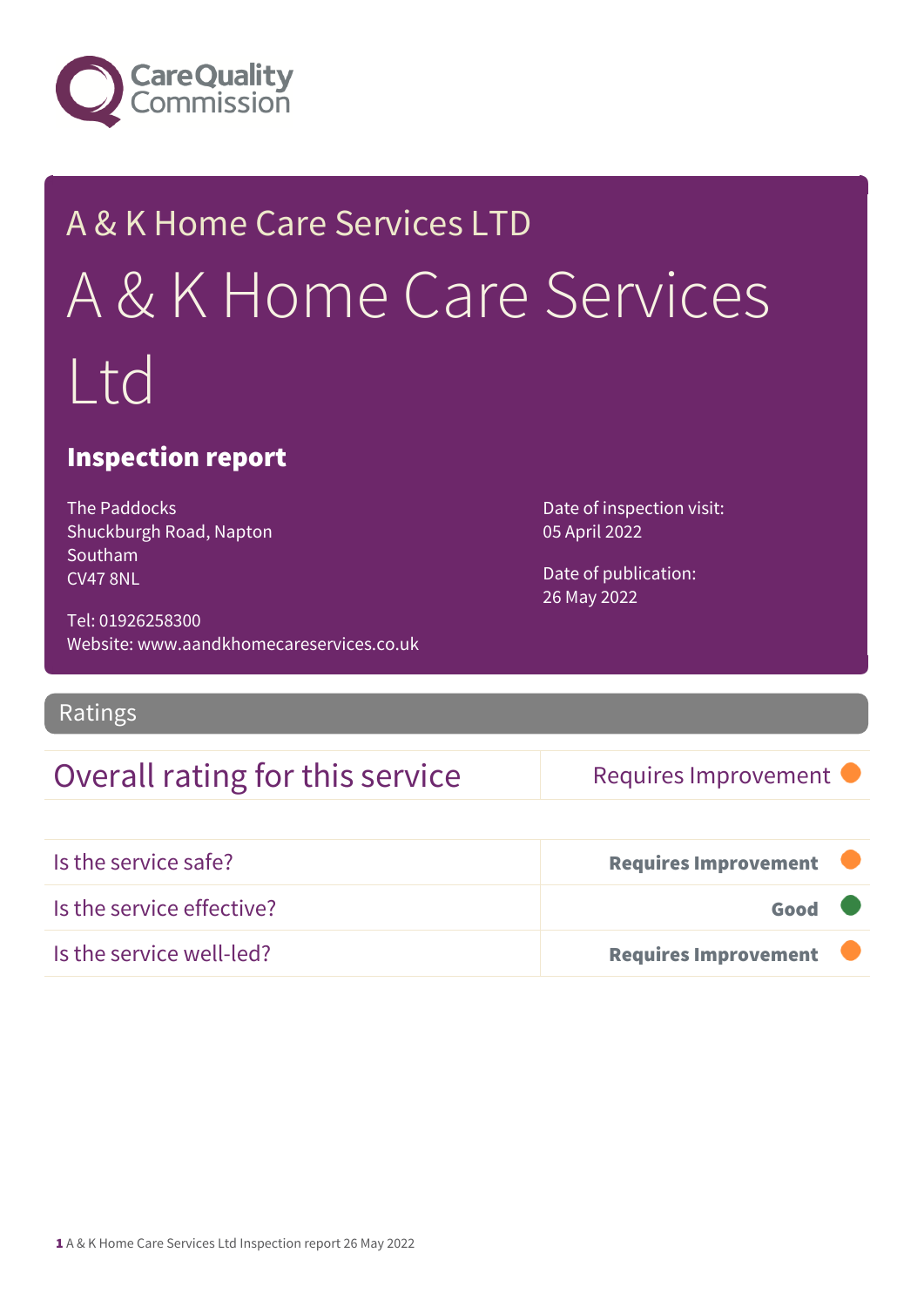## Summary of findings

### Overall summary

#### About the service

A&K Home Care is a is a community-based care provider that provides personal care to people living in their own homes. At the time of inspection there were 38 people in receipt of the regulated activity of personal care.

Everyone who received support at the time of our inspection received personal care. CQC only inspects where people receive personal care. This is help with tasks related to personal hygiene and eating. Where they do, we also consider any wider social care provided.

#### People's experience of using this service and what we found

More improvements were required in allocating and monitoring care calls, to ensure people always received their care calls on time, and for the agreed length of time. Staff did not always stay for the full length of people's scheduled calls. Staff told us they felt more staff would improve the service. Recruitment processes were in place and recruitment checks were carried out before staff were appointed. This helped to ensure suitable staff were appointed to support people.

Staff had received training in safeguarding and knew the actions to take to keep people safe. Overall, people's medicines were managed safely. The provider had infection control policies and procedures in place to guide staff on how to reduce the risk of infections.

Staff received induction and training in their role. People were supported to have maximum choice and control of their lives and staff supported them in the least restrictive way possible and in their best interests; the policies and systems in the service supported this practice.

The provider had made a number of improvements since our previous inspection. Governance systems had been put in place, care records had been developed, and improvements had been made in service delivery. The provider carried out regular audits of the service to oversee the quality of the care provided. The provider carried out competency checks to assess whether staff were working in line with best practice. However, we found more improvements were required to ensure people received a good quality service that met their needs.

For more details, please see the full report which is on the CQC website at www.cqc.org.uk

#### Rating at last inspection

The last rating for this service was requires improvement (published March 2021) and there were two breaches of the regulations in regulation 12 and 17 of the Health and Social Care Act 2008 (Regulated Activities) Regulations 2014. The breaches related to risk management under safe care and treatment, and the governance and leadership of the service under good governance. After the last inspection we imposed conditions on the provider's registration, requiring them to send us an action plan each month, showing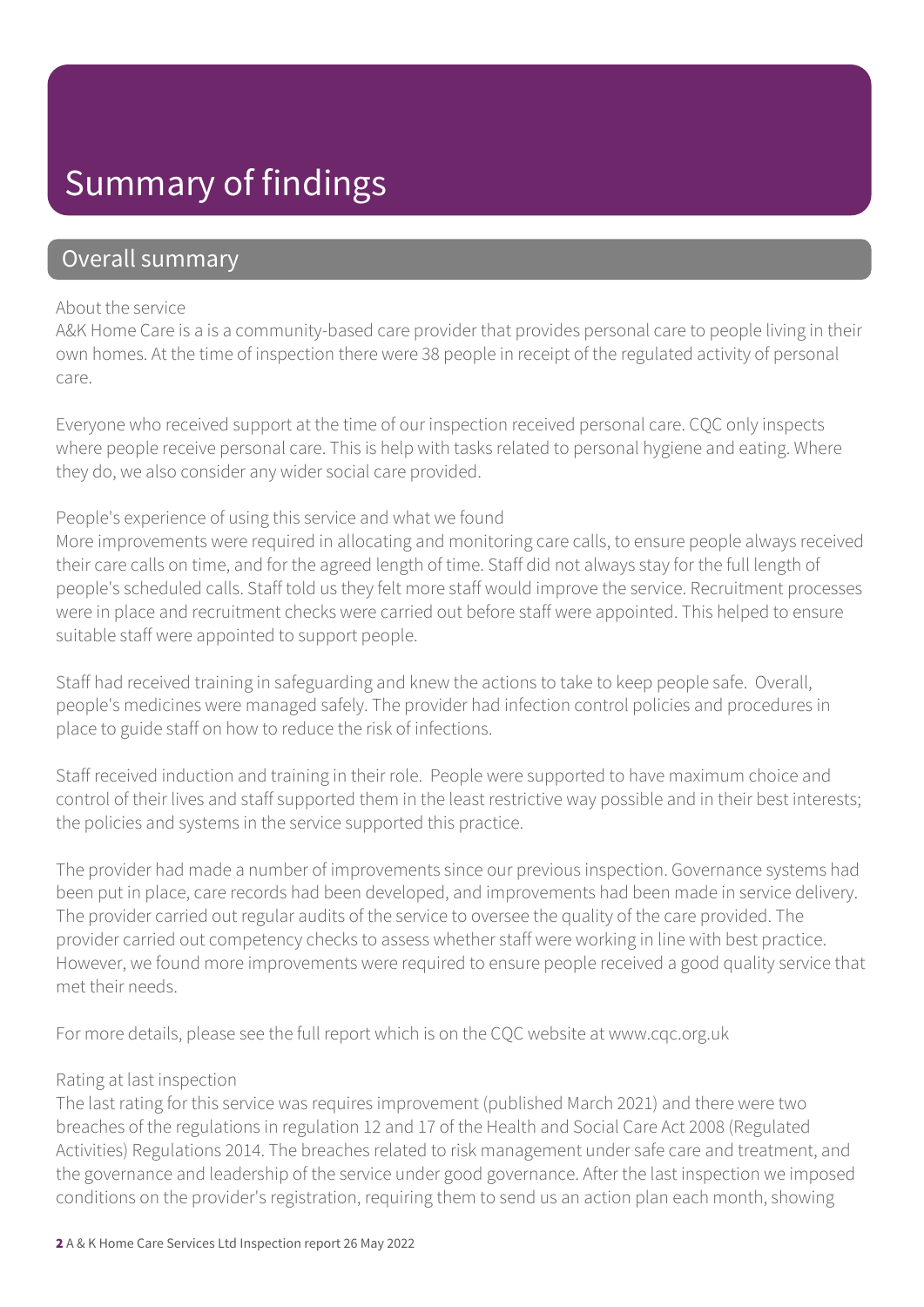how they were meeting the requirements of regulation 12 and 17. At this inspection we found the provider had completed actions on their action plan, and there was no longer a breach of Regulation 12 and Regulation 17. We found improvements were still required in Safe and Well Led and have rated these key questions as requires improvement.

#### Why we inspected

We undertook this focused inspection to check the provider had followed their action plan and to confirm they now met legal requirements. This report only covers our findings in relation to the Key Questions of Safe, Effective and Well-led which contain those requirements. The ratings from the previous comprehensive inspection for those key questions not looked at on this occasion were used in calculating the overall rating at this inspection. The overall rating for the service has remained as Requires Improvement.

You can read the report from our last comprehensive inspection, by selecting the 'all reports' link for A & K Home Care on our website at www.cqc.org.uk.

#### Follow up

We will continue to monitor information we receive about the service, which will help inform when we next inspect.

We will continue to receive a monthly report on how the provider is continuing to meet the conditions on their registration, to understand what they will do to improve the standards of quality and safety. We will work alongside the provider and local authority to monitor progress. We will return to visit as per our reinspection programme. If we receive any concerning information we may inspect sooner.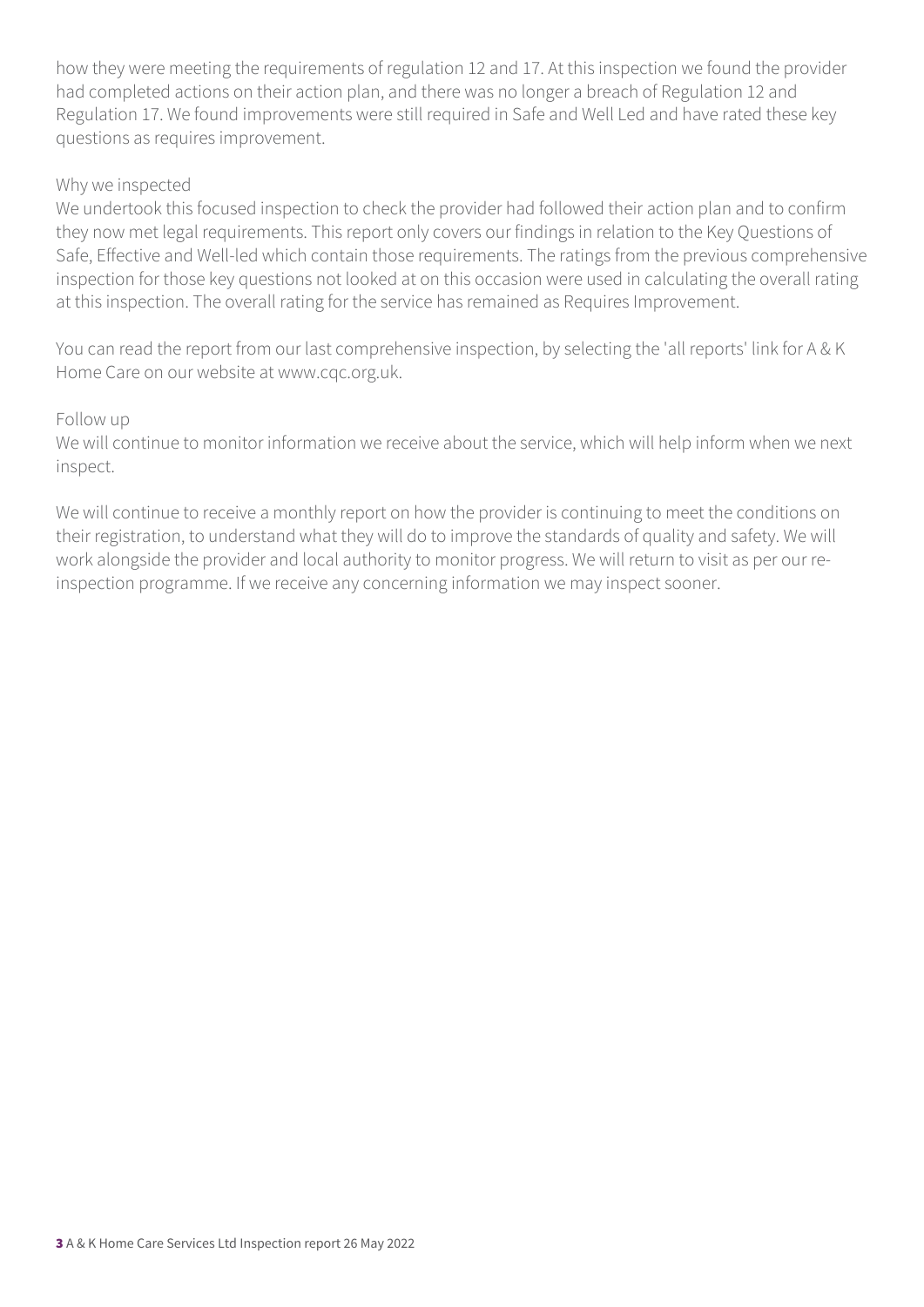## The five questions we ask about services and what we found

We always ask the following five questions of services.

| Is the service safe?                         | <b>Requires Improvement</b> |
|----------------------------------------------|-----------------------------|
| The service was not always safe.             |                             |
| Details are in our safe findings below.      |                             |
| Is the service effective?                    | Good                        |
| The service was effective.                   |                             |
| Details are in our effective findings below. |                             |
| Is the service well-led?                     | <b>Requires Improvement</b> |
| The service was not always well-led.         |                             |
| Details are in our well-Led findings below.  |                             |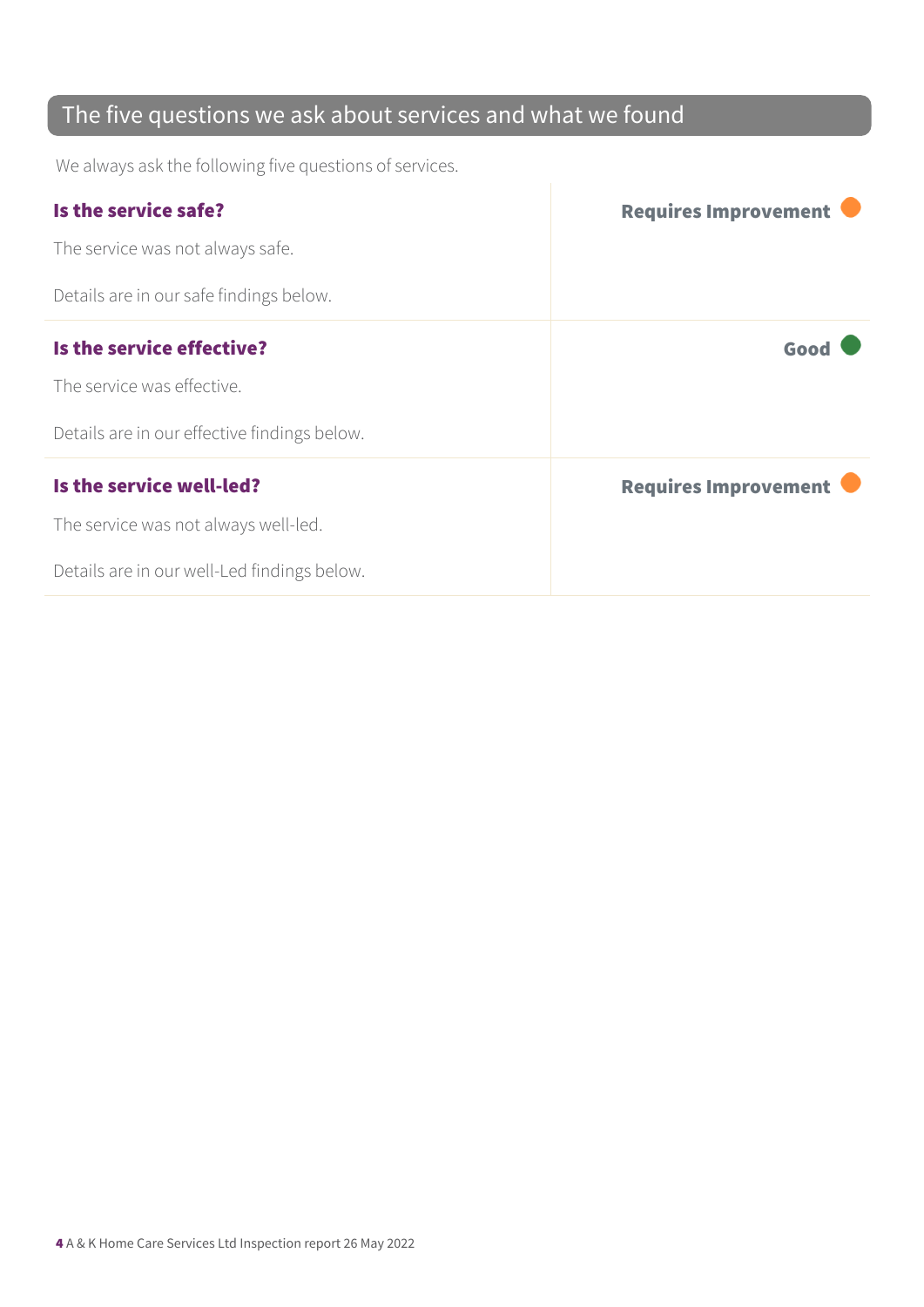

# A & K Home Care Services Ltd

Detailed findings

## Background to this inspection

#### The inspection

We carried out this inspection under Section 60 of the Health and Social Care Act 2008 (the Act) as part of our regulatory functions. We checked whether the provider was meeting the legal requirements and regulations associated with the Act. We looked at the overall quality of the service and provided a rating for the service under the Health and Social Care Act 2008.

#### Inspection team

The inspection was carried out by two inspectors and an Expert by Experience. Two inspectors visited the office location on 5 April 2022. The Expert by Experience made telephone calls to people and their relatives. An Expert by Experience is a person who has personal experience of using or caring for someone who uses this type of care service.

#### Service and service type

This service is a domiciliary care agency. It provides personal care to people living in their own houses and flats. CQC does not regulate premises used for domiciliary care; this inspection looked at people's personal care and support.

This service is required to have a registered manager. A registered manager is a person who has registered with the Care Quality Commission to manage the service. This means that they and the provider are legally responsible for how the service is run and for the quality and safety of the care provided. At the time of our inspection there was a registered manager in post.

#### Notice of inspection

We gave the service 24 hours' notice of the inspection. This was because it is a small service and we needed to be sure that the provider or registered manager or care manager would be in the office to support the inspection.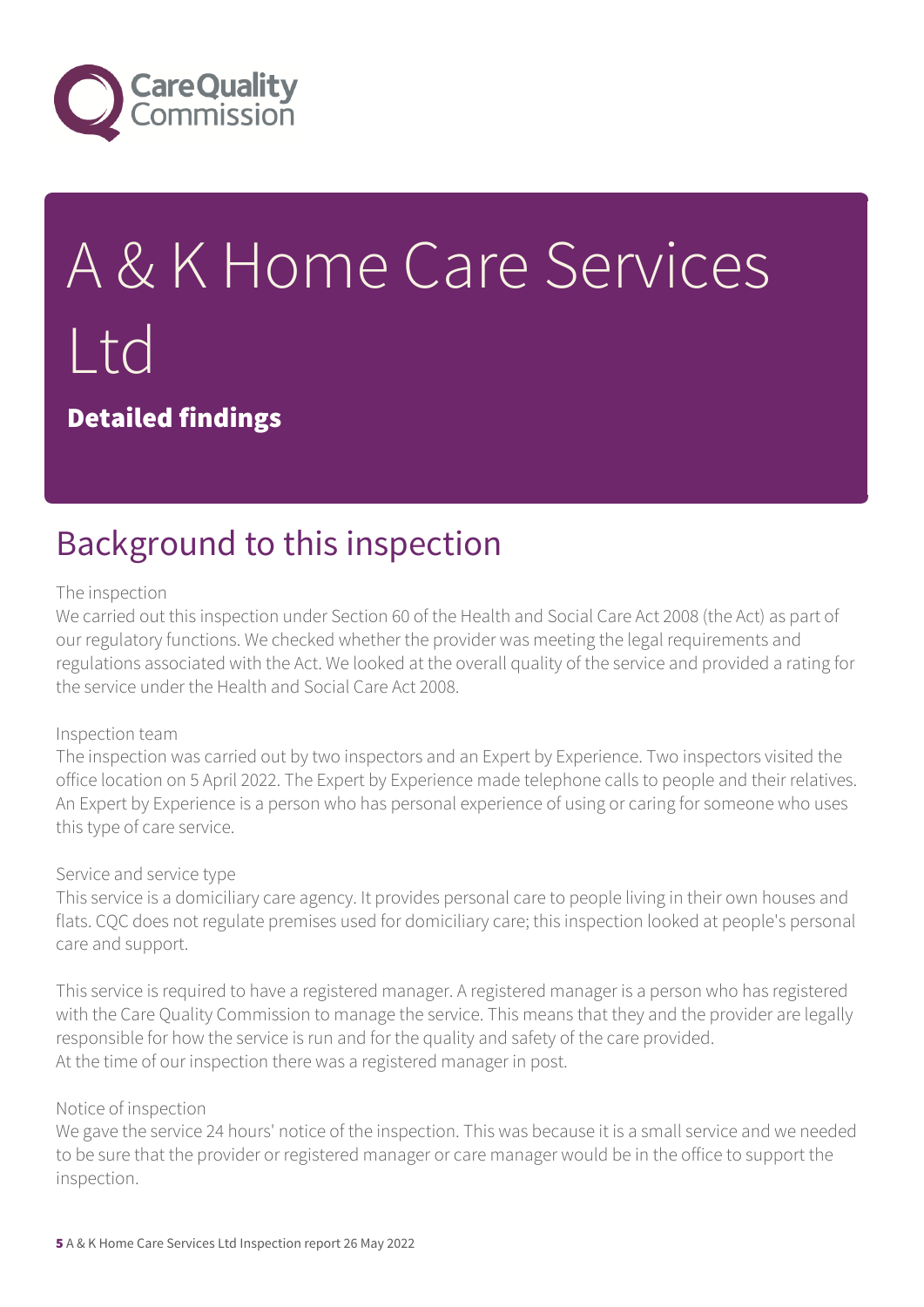#### What we did before the inspection

We reviewed information we had received about the service since the last inspection. We sought feedback from the local authority and professionals who work with the service. The provider was asked to complete a Provider Information Return (PIR) prior to the inspection and we reviewed the information in the PIR. A PIR is information providers send us to give some key information about the service, what the service does well and improvements they plan to make. We used all this information to plan our inspection.

#### During the inspection

We spoke with 13 people's relatives. We spoke with, or received email feedback from, ten members of staff including the provider, the registered manager, the deputy manager and deputy accounts scheduler. The registered manager was not available to support us with our inspection at the time of our visit.

We reviewed a range of records. This included five people's care records and medication records. We reviewed three staff member's recruitment records to establish safe recruitment procedures were being followed. We looked at a variety of records relating to the management of the service, including policies and procedures.

#### Following the inspection

We continued to receive governance documents and people's records for review from the registered manager.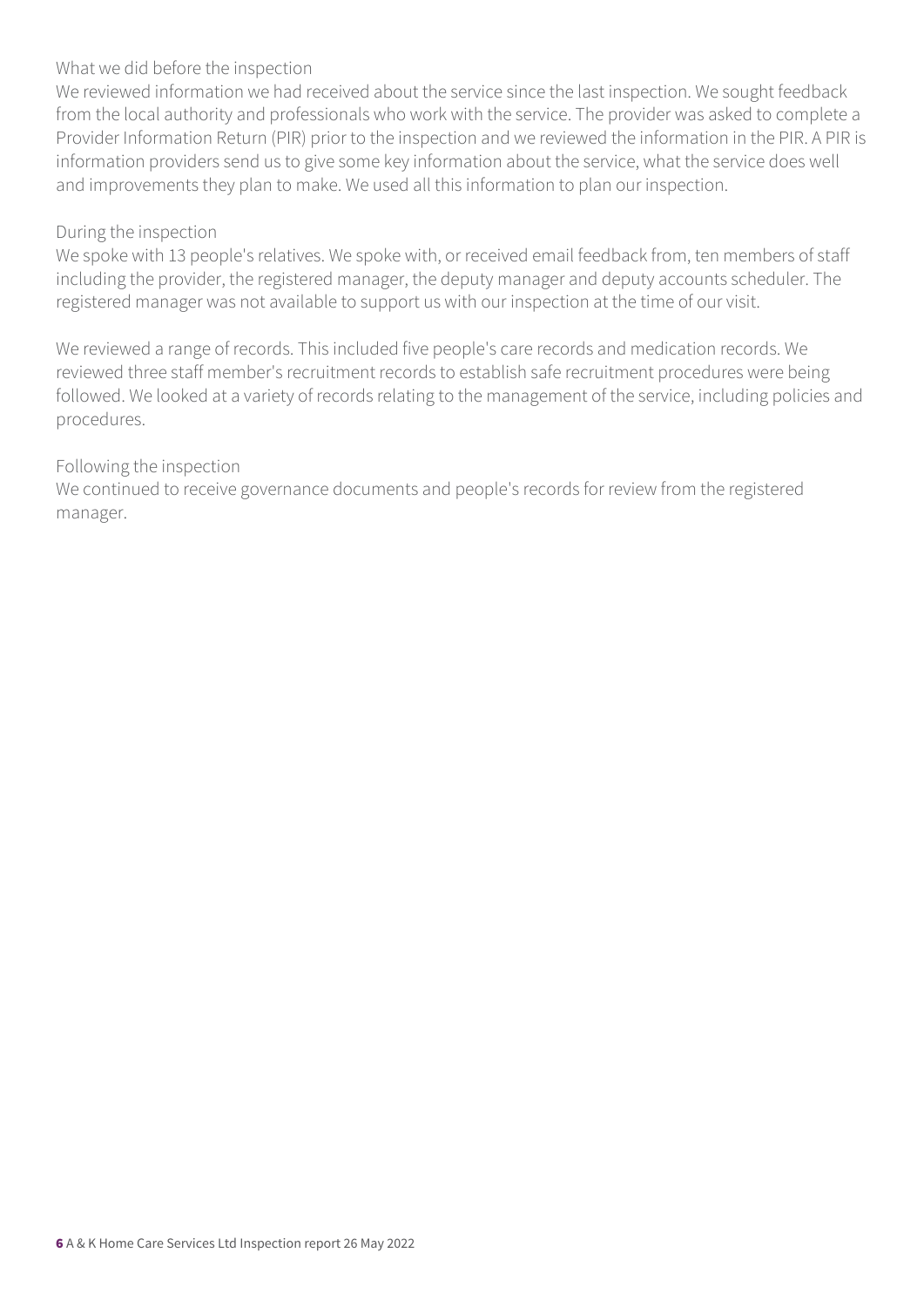## Is the service safe?

## Our findings

Safe – this means we looked for evidence that people were protected from abuse and avoidable harm.

At the last inspection this key question was rated as requires improvement. At this inspection this key question has remained the same. This meant some aspects of the service were not always safe and there was limited assurance about safety. There was an increased risk that people could be harmed.

At the previous inspection we found there was a breach of Regulation 12 of the Health and Social Care Act 2008 (Regulated Activities) Regulations 2014: Safe Care and Treatment. We found the provider had made enough improvement to meet the Regulations and were no longer in breach of Regulation 12.

#### Staffing and recruitment

● At our previous inspection there was not always enough staff to meet people's assessed and agreed needs, and some people experienced missed calls. At this inspection we found the service had improved. There were enough staff to meet people's scheduled care calls. However, we continued to receive mixed feedback from staff saying they would prefer to have a larger staff group, so that they felt less pressured. Most people and their relatives told us they had a consistent team of care staff who supported them. One person commented, "They [staff] can't do enough for you."

● At this inspection improvements had been made to the length of time staff stayed at people's care calls. The provider had implemented auditing systems to ensure people were receiving their calls, and to record how long staff stayed at each call. However, further improvements were still required. For example, one person's records showed staff routinely stayed for 20 minutes rather than the agreed 30 minutes. One staff member said they felt pressured to move onto their next call, "We cannot stay in a call for the whole amount of time, as we have so many calls overall. It's a shame because some clients just want a chat or company after the care has been completed."

- ●The registered manager explained the service was trying to improve the length of time staff stayed at care calls. They explained some people did not always require the full length of the call. However, in the additional time people should be offered companionship or other support.
- We found improvements had been made about the consistency of the time staff arrived, however, more improvements were required to meet people's expectations. The provider planned to introduce a time slot of one hour to each call slot, so that people had a specific time for staff to arrive. Staff told us more travel time scheduled in the rota between calls would also improve the time they arrived. The registered manager explained if people routinely did not require the agreed time for their care call, these were reduced to a shorter time.
- Continuous recruitment was planned to ensure safe staffing levels were maintained. During 2020 and 2021 there had been staffing pressures placed on the service due to the COVID-19 pandemic. Where necessary the registered manager and deputy manager kept their skills up to date and helped complete care calls. Systems were in place to limit the possibility of a missed or late call.
- Staff were recruited safely. The provider's recruitment process included checks to ensure staff who worked for the service were of a suitable character. Staff files showed recruitment checks were completed which included checks on staff through the Disclosure and Barring Service (DBS).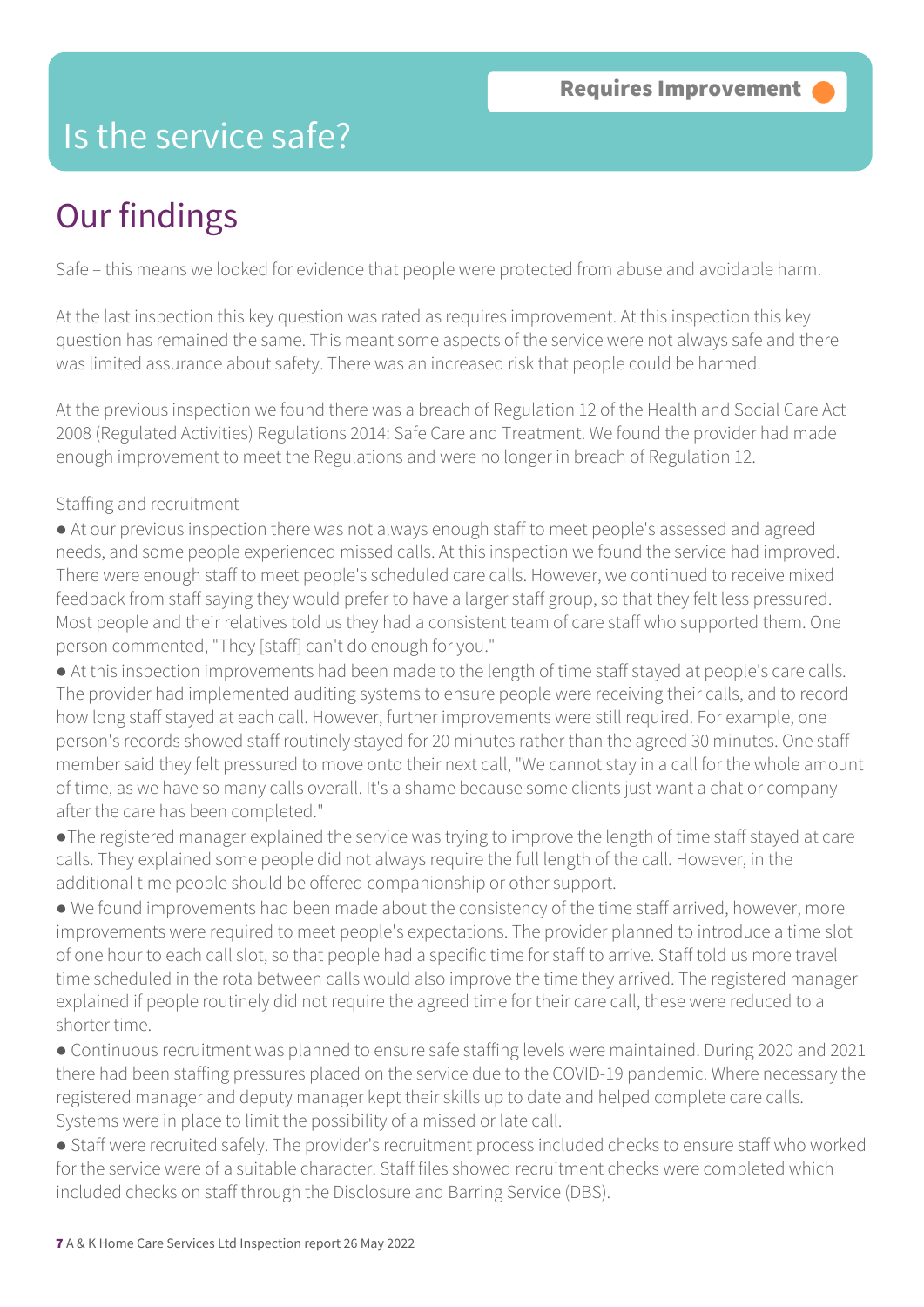Systems and processes to safeguard people from the risk of abuse

- Overall, people's relatives told us they felt their relation was safe when care staff supported them.
- Staff knew how to recognise potential abuse and protect people from it. Staff had received training in how to keep people safe and described the actions they would take if people were at risk of harm.

● The management team understood what needed to be reported to us and the importance of keeping people safe and protected. The provider had referred allegations of poor practice to us and they had taken action to investigate where needed.

Assessing risk, safety monitoring and management

● At our previous inspection we found risk assessment and risk management plans were not always in place where people had existing health conditions that might pose a risk to their health. Staff did not always have the information they needed to ensure risks were managed. At this inspection we found people's risks were assessed and staff were provided the information they needed to mitigate risks to people's health and welfare.

● Staff were supported to provide risk-based care and referred to care plans for how best to provide people's care. Risk assessments were completed for people, such as those identified at risk of falling, at risk of choking and risks associated with skin integrity.

● The deputy manager told us they had risk rated people's care. In an emergency situation, the provider knew which people to prioritise based on their individual needs so those people with more complex health conditions would be supported as a priority.

#### Using medicines safely

● At our previous inspection we found medicine administration records (MAR) were not in place for staff to record when people had their topical creams applied to their skin. At this inspection we found MAR had been introduced to record the application of topical creams. However, we found these types of MAR were not always completed fully by staff which might indicate people did not always receive their medicine

• The deputy manager was able to demonstrate these omissions were being picked up on audits. Where there were gaps these were due to the person not having their prescribed medicine available for staff to apply, or when people had cancelled or changed the care they needed. We asked the deputy manager to ensure MAR's were completed, stating the reasons why the medicine was not given on future documents. We were confident improvements were being continually made to the provider's procedures.

● Staff practice was observed by supervisors, following medicines training, to ensure they knew how to administer medicines safely.

#### Learning lessons when things go wrong

• The deputy manager knew what to do to investigate any issues and to learn from them. For example, where people shared feedback about their care call times, action was being taken to improve the delivery of care.

● Safeguarding referrals and accidents and incidents were recorded and reviewed to identify any patterns or trends. Where required, further investigations and actions were taken.

● Staff understood the importance of reporting and recording incidents and accidents so planned care could be adjusted to reduce the risk of a re-occurrence. The registered manager had a process in place to review accidents and incidents on a monthly basis, and also at people's regular care reviews to identify any trends and patterns.

● Where investigations into accidents or incidents occurred, the provider shared learning from investigations with staff in meetings and briefings.

Preventing and controlling infection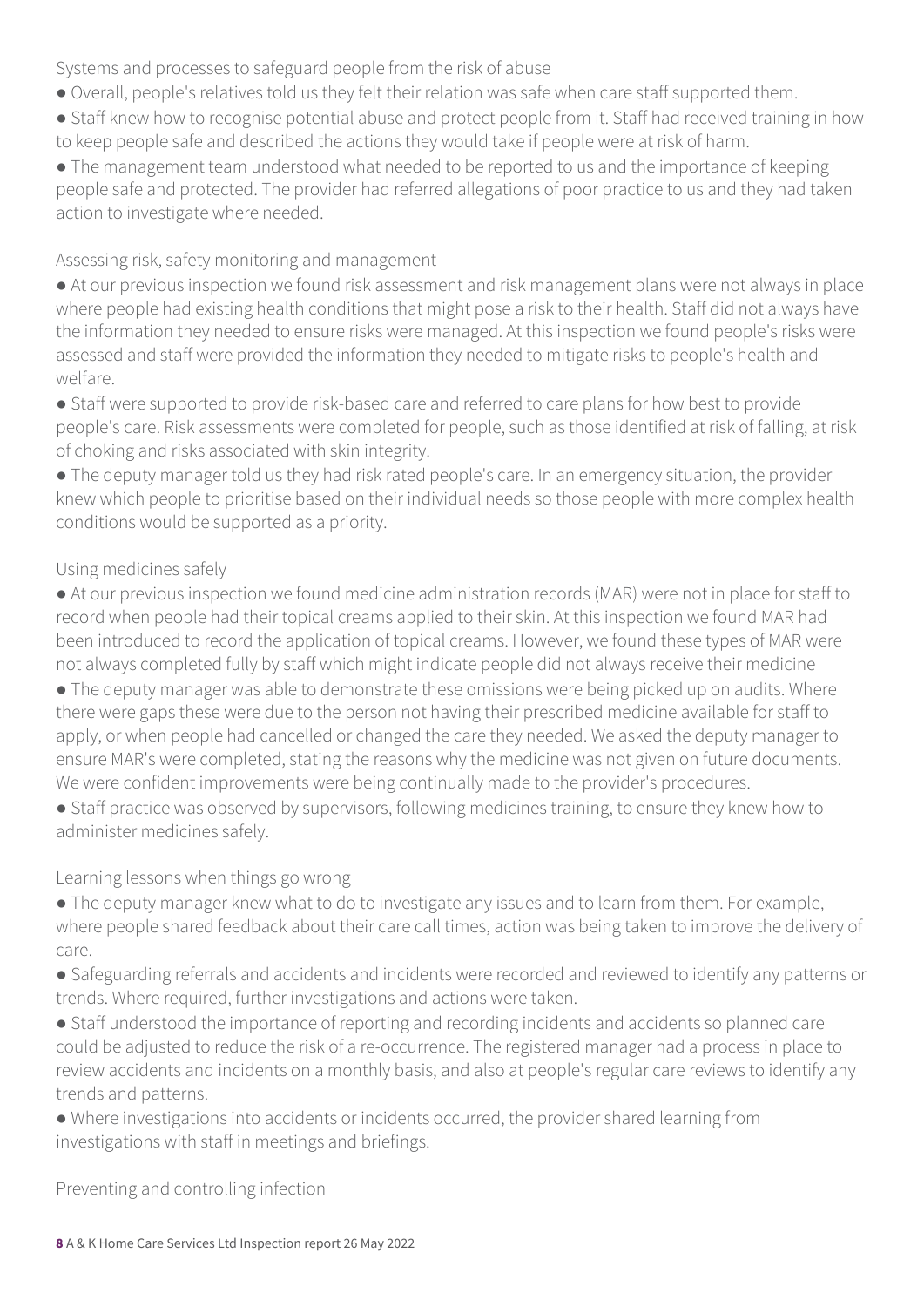● At our previous inspection people and relatives told us staff did not always follow good infection control practices whilst in their homes. This was especially important due to the COVID-19 pandemic. However, at this inspection people did not raise any concerns about infection control procedures.

● Staff received training in how to prevent and control infection, and how to safely put on and take off PPE. One staff member explained their regular routine for avoiding COVID-19 transmission. They said, "We [staff] use PPE during all care visits, wear face masks at all times…I also wash my hands before and after finishing. We are provided with lateral flow tests for COVID which I test myself each morning I'm on shift."

● The provider made available regular testing facilities for their staff, to identify Covid-19 and prevent it spreading.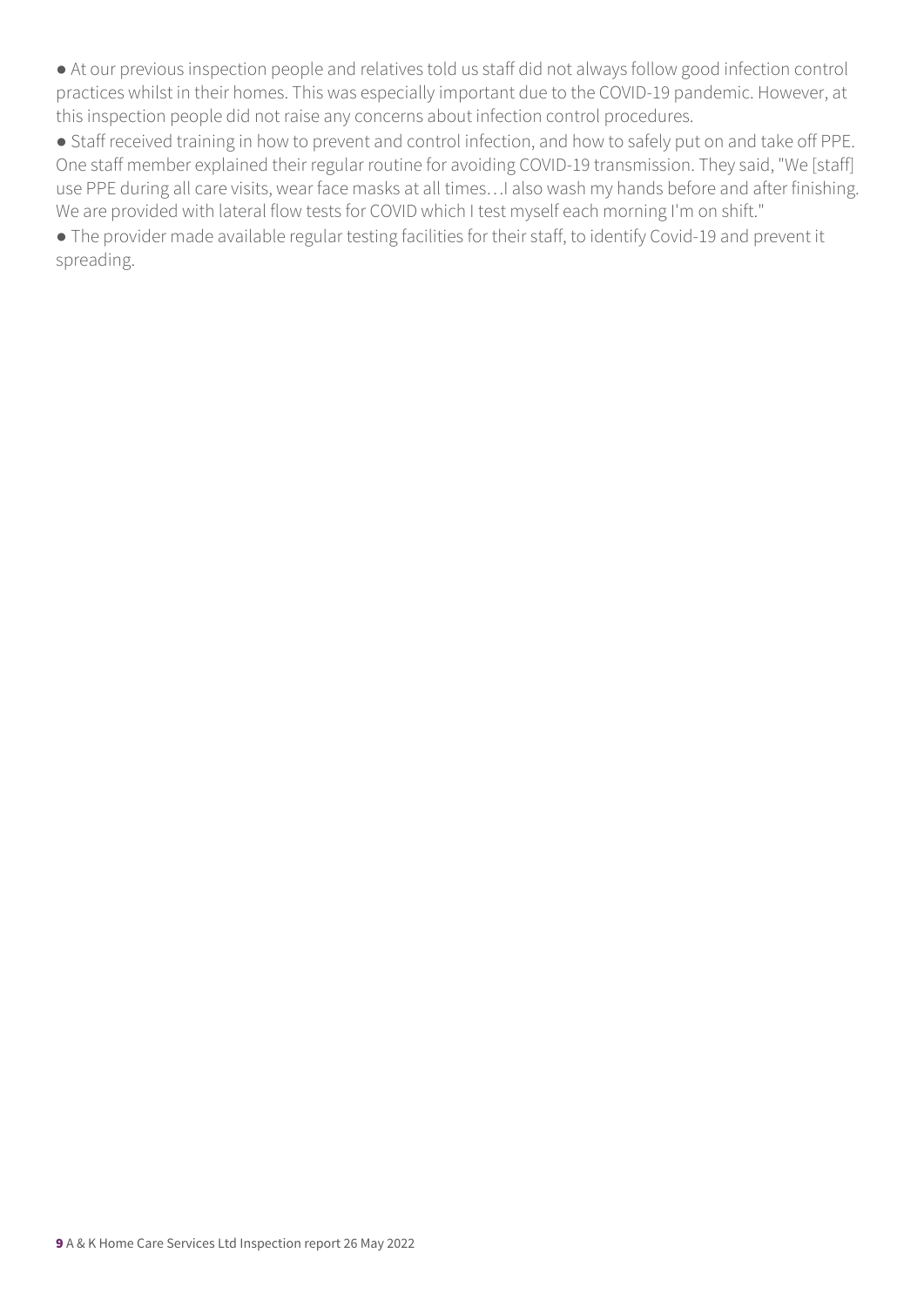## Is the service effective?

## Our findings

Effective – this means we looked for evidence that people's care, treatment and support achieved good outcomes and promoted a good quality of life, based on best available evidence.

At the previous inspection this key question was rated as requires improvement. At this inspection this key question has improved to good. This meant people's outcomes were consistently good, and people's feedback confirmed this.

Assessing people's needs and choices; delivering care in line with standards, guidance and the law

- People's needs, wishes and preferences had been assessed by the provider or the local authority commissioning team before they received support from the service. This assessment enabled the registered manager to decide whether the service could meet each person's personal care needs.
- People's current needs were reviewed each week to ensure care plans and care records were up to date. Formal reviews of care took place each year, or earlier if people's needs changed, to ensure people received the correct level of support.
- Assessments were reflective of the Equality Act 2010 as they considered people's protected characteristics. For example, people were asked about any religious or cultural needs. A section of the new care records had been developed since our previous inspection stating, 'What a good day looks like' to improve staff knowledge and understanding of each person's needs.
- Information gathered from these assessments was used to develop care plans in line with current best practice guidelines.

Staff support: induction, training, skills and experience

- At our previous inspection we received mixed feedback from people as to whether staff had all the skills they needed to support them. We continued to receive mixed feedback about the competency of staff in the use of hoists, however, training records showed staff were appropriately trained. One relative told us staff came to their home to be trained in using the hoist, which demonstrated care staff received 'hands-on' as well as classroom based and online training.
- Staff received induction training to give them the skills and knowledge to support people safely. Staff had completed the Care Certificate. The Care Certificate is the nationally recognised benchmark set as the induction standard for staff working in care settings.
- The registered manager was able to provide us with up to date information about the training staff had received to fulfil their role.
- Staff received regular meetings with their supervisor to discuss their performance and training needs.
- Staff received on-going training to continue to meet people's specialised needs. For example, diabetes training to give staff an understanding of certain health conditions for those people they supported. Staff commented on the support they received, and one staff member said, "I feel supported in my role, we have regular online training and it is kept up to date".

Supporting people to eat and drink enough to maintain a balanced diet

● Where required, staff ensured people had enough to eat and drink. Preferences were recorded in care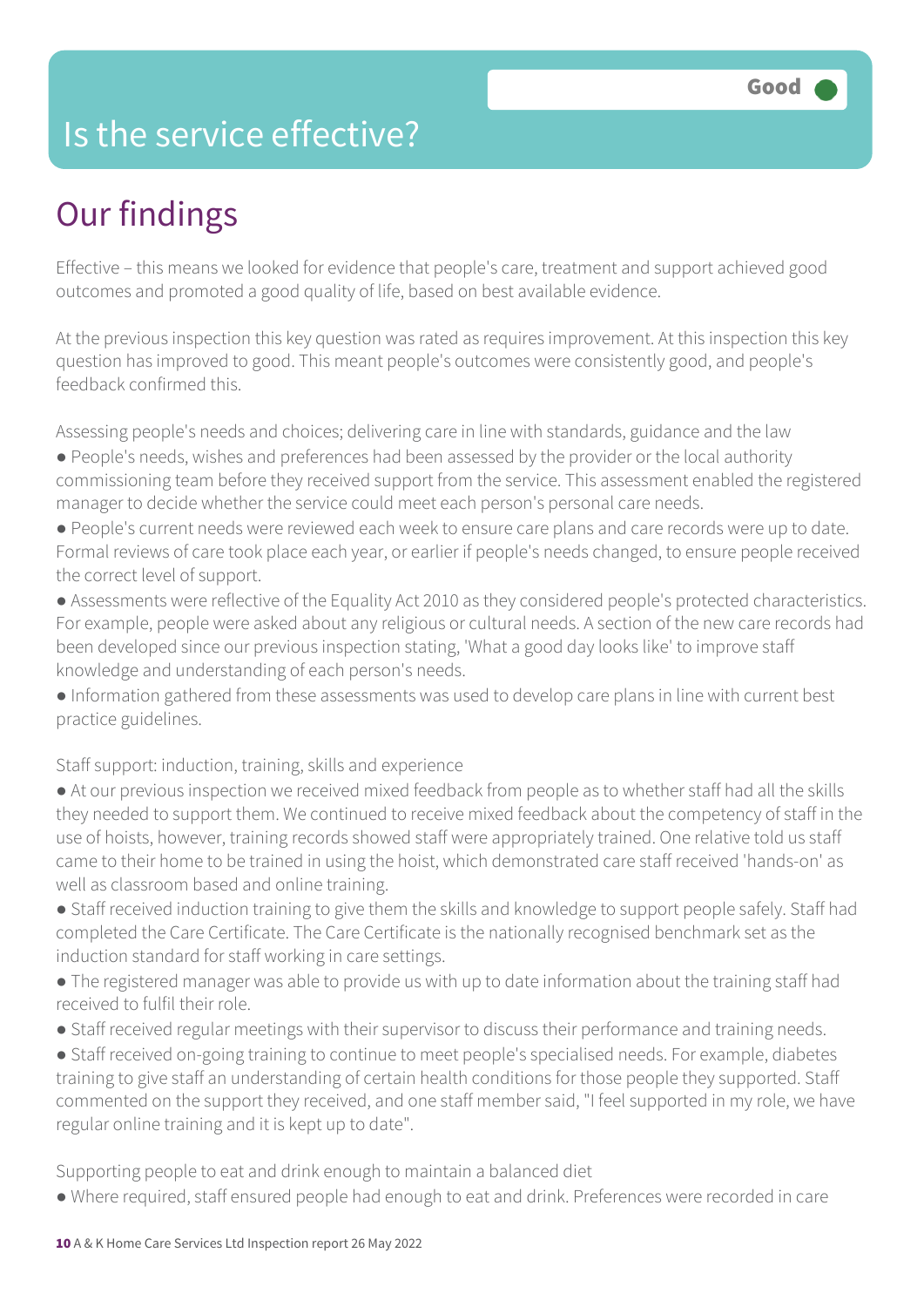plans to guide staff on how to support people with their nutritional needs.

Staff working with other agencies to provide consistent, effective, timely care; Supporting people to live healthier lives, access healthcare services and support

● The service worked with other health professionals in order to meet people's specific needs including dieticians and occupational therapists.

● People were supported to access healthcare in their community, where this was part of their agreed care package.

Ensuring consent to care and treatment in line with law and guidance

The Mental Capacity Act 2005 (MCA) provides a legal framework for making particular decisions on behalf of people who may lack the mental capacity to do so for themselves. The MCA requires that, as far as possible, people make their own decisions and are helped to do so when needed. When they lack mental capacity to take particular decisions, any made on their behalf must be in their best interests and as least restrictive as possible.

People can only be deprived of their liberty to receive care and treatment when this is in their best interests and legally authorised under the MCA. When people receive care and treatment in their own homes an application must be made to the Court of Protection for them to authorise people to be deprived of their liberty.

We checked whether the service was working within the principles of the MCA.

● At our previous inspection, not everyone receiving support had the capacity to make their own decisions about their support needs. Where people did not have the capacity to make their own decisions about their support needs the provider had failed to ensure people had capacity assessments and best interests' decisions recorded in their care records. At this inspection people were having their capacity assessed.

● Staff had received training in the MCA and understood the importance of involving people in decisions about their care. No-one had restrictions placed on their care through the Court of Protection at the time of our inspection visit.

● Records showed people were asked to consent to their own care and support where possible.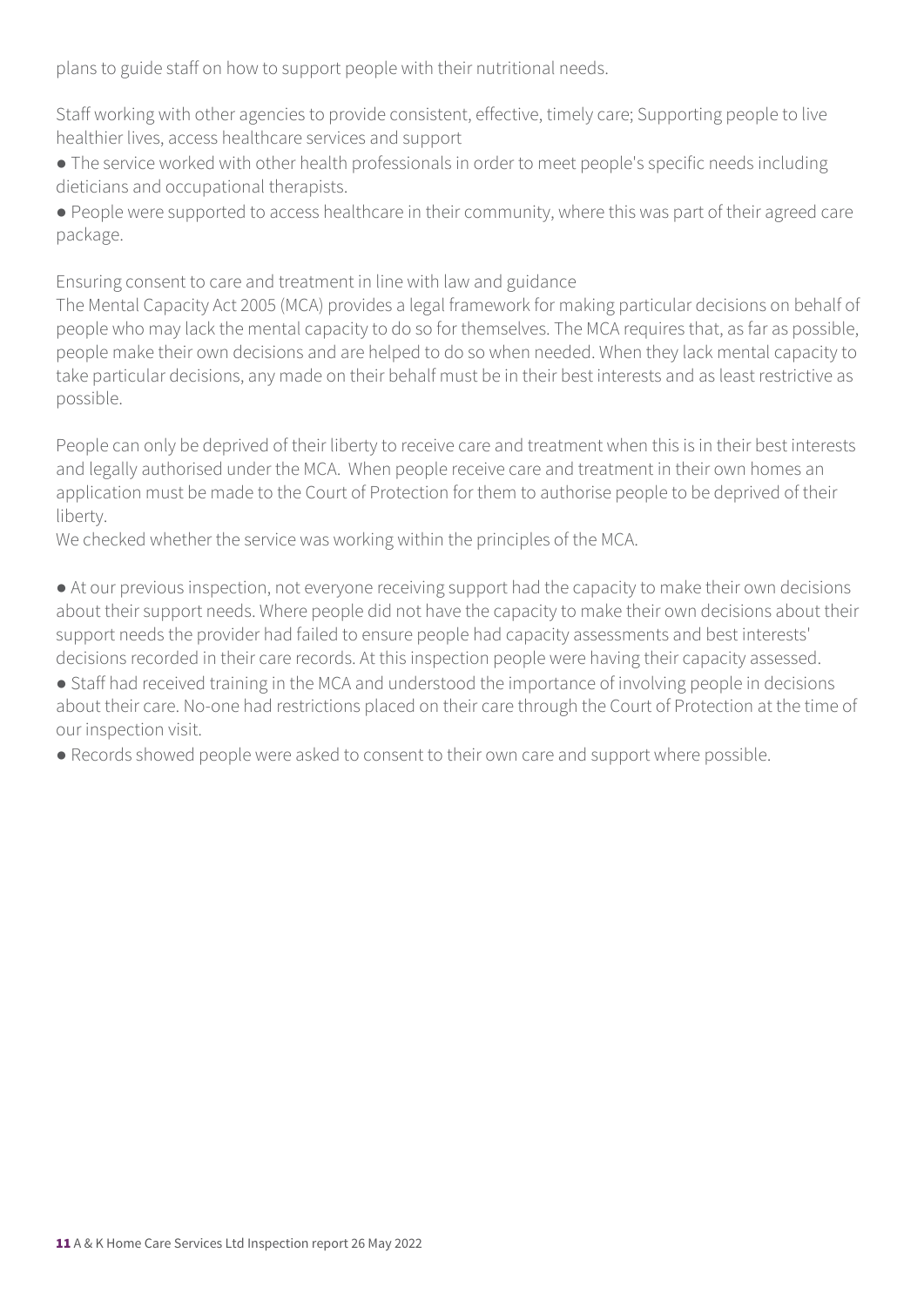## Is the service well-led?

## Our findings

Well-led – this means we looked for evidence that service leadership, management and governance assured high-quality, person-centred care; supported learning and innovation; and promoted an open, fair culture.

At the last inspection this key question was rated as requires improvement. At this inspection this key question has remained the same. This meant the service management and leadership was inconsistent. Leaders and the culture they created did not always support the delivery of high-quality, person-centred care.

At our previous inspection in 2019 we found there was a breach of Regulation 17 of the Health and Social Care Act 2008 (Regulated Activities) Regulations 2014: Good Governance. Systems and processes were not always effective in ensuring care records were up to date and accurate. Systems and processes had failed to identify improvements that were required to ensure people received safe and effective care.

The provider had made sufficient improvements to determine they were no longer a breach of Regulation 17 of the Health and Social Care Act 2008 (Regulated Activities) Regulations 2014: Good Governance.

Managers and staff being clear about their roles, and understanding quality performance, risks and regulatory requirements

● We asked the provider to have effective systems in place to identify and mitigate risks to the health and safety of service users, to ensure care and treatment was provided in a safe way. We found the provider had improved sufficiently to assure us that effective systems were in place to manage and mitigate risks to people's health.

- ●At this inspection improvements had been made, including the roll out of a new format of care records. All people's care records were being moved to the new format of care records by June 2022. Systems and processes had been improved to ensure care records were kept up to date and accurate.
- The provider had improved their systems of recording when staff arrived and left people's home. Although the provider had improved systems to identify when calls were late, missed, or short, there were still improvements required to ensure people received their care as they had agreed. The provider had improvement plans in place to allocate each person a call time for their scheduled calls, where staff would arrive within an agreed hour. In addition, the provider was improving their communication with staff, to ensure staff could stay for the agreed length of each call.
- Registered managers and providers have a responsibility to inform us (CQC) about any significant events such as serious injury, deaths and allegations of abuse. At the time of our inspection there was a system to report all such incidents to CQC in a timely way.
- Office staff, managers and care staff understood their roles and told us they felt supported by their supervisor. The registered manager and deputy manager work together to oversee the day to day running of the service. Weekly meetings reviewed whether people's care packages were meeting their needs, or if people's support needs had changed.
- Regular audits were carried out in order to oversee the quality of the service. Where improvements were identified, improvement action plans were put into place, to ensure actions were taken to make the changes